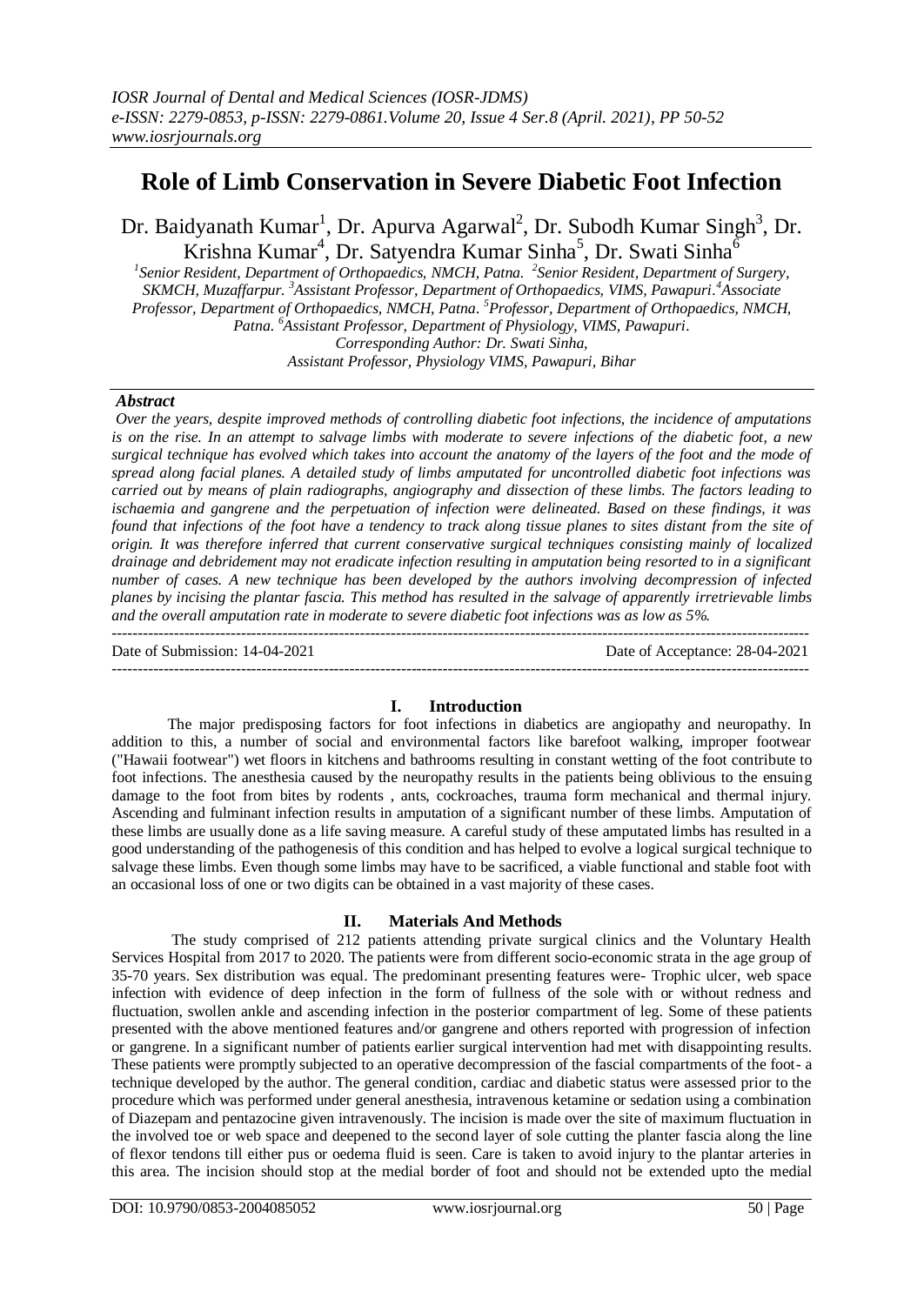malleolus for fear of jeopardising the blood supply to the skin over the calcaneum, since the arterial supply comes from the perforator vessels through the medial aspect having made an adequate incision in length and depth, pus is let out and dead tissue including the sloughed tendon and muscles are debrided. Doubtfully viable tissues are not sacrificed but taken care of during reviews. The wound is cleaned with diluted hydrogen peroxide and loosely packed with gauze impregnated with Povidone Iodine or Eusol. When there is evidence of infection around the ankle, then through a separate incision around the ankle, then through a separate incision behind the medial malleolus the flexor canal in which the posterior tibial artery is found is laid open, thus decompressing it, which contains the posterior tibial artery. If the patient presents with infection which has already extended to the leg, then the posterior compartment is laid open until Flexor Digitorum Longus muscle is exposed on which the subsoleal plexus of vein bathing in pus is seen. If patient comes with spreading infection to mid compartment, after a toe disarticulation, the cause is traced to a retracted tendon through which pus has tracked to this layer. Oedema of the dorsum of the foot is a frequent association in diabetic foot infections and does not necessarily indicate spread of infection to this region. Hence there is no indication for an incision over the dorsum. An adequate decompression in the sole invariably results in resolution of the dorsal oedema. In rare instances, we have found a dorsal abscess needing separate drainage. The wound is inspected, either daily or on alternate days, depending on the soakage of dressing.

Desloughing and debridement carried out, cleaned with diluted hydrogen peroxide and dressed with any one of the following – Povidone Iodine, Eusol, Metronidazole or any antiseptic powder. We do not advocate local insulin for dressing as insulin is inactivated in the presence of pus. Simultaneously, appropriate antibiotic coverage along with metronidazole is provided. Severe infections may need prolonged antibiotic therapy each drug being exhibited for about 10-14 days depending upon the clinical response and antibiotic sensitivity. Good diabetic management is essential with Regular insulin given in divided doses. Pentoxyphillin 800 – 1200 mgm in divided doses daily also is prescribed for patients in whom there is diminished arterial flow. Once the infection was fully controlled, secondary suturing hastened early recovery in a number of cases. Patients who had significant loss of skin and in whom the wound was granulating well; split skin grafting was resorted successfully. Initially, the procedure was done in nonatherosclerotic limbs with satisfying results and the benefit was later extended to atherosclerotic limbs also, though the percentage of feet saved was relatively less in the latter group.

### **III. Results**

In this study only 5% limbs had to be amputated and this was done only when a fair trial of conservative management as mentioned above, failed to improve the limbs. These patients either had very poor vascularity of the foot or presented in a moribund condition, or reported after being inadequately managed elsewhere leading to progressive ascending infection with toxemia.

### **IV. Discussion**

A clear understanding of the anatomy of the layers of the foot helps in the management of foot infections. Anatomy of second layer of sole The II Layer of the sole of foot containing the flexor tendons and vessels is enclosed inferiorly by the plantar fascia and superiorly by the metatarsals, small muscles and ligaments of the foot. The fascial layer continues distally into the toes through the tunnel of the medial flexor retinaculum into the subsoleal space along the flexor tendons. The tunnel also contains the neurovascular bundle. The arterial arch (plantar arch) is formed at the level of the heads of the metatarsals by the medial and lateral plantar arteries. The digital vessels which arise from the arch pass via the tunnel of the intermetatarsal ligament to the toes. A brief description of the pathophysiology of diabetic foot infection is important to understand the principles of the procedure of decompression. The basic problem in diabetic foot is due to the neuropathy and vasculopathy caused by hyperglycemia. Neuropathy, in its late stage, causes near total anesthesia of the foot and its associated problems; likewise, the vascular changes are those of arteriosclerosis, which occur at an earlier age indiabetics, causing not only changes in the intima but also calcifications in peripheral tissue and local gigantism. The combination of neuropathy, macro and micro angiopathy leads to gangrene of digit or foot. Minor problems like fissure, ulceration, fungal and bacterial infections occur easily in diabetic foot. If timely appropriate treatment is not instituted, the infection in the toe can spread along the tunnel in which the long flexor tendons pass, or along the lumbrical canal to the flexor tendon from the web space. This pus further tracks down to the layer between the plantar fascia, interossei and bone. Pus starts accumulating in this layer which we have called the mid compartment of sole.

The boundaries of this compartment are – plantar aponeurosis superficially and metatarsals and interosseous muscle deeper. The plantar aponeurosis slips are inserted to each of five toes, and on either side, the plantar aponeurosis sends a septum from each of its edges to the first to fifth metatarsal bone and proximally upto the calcaneum. Accumulation of pus or oedema in this compartment clinically manifests with either swelling, prominence up to the medial arch of foot or with pain, tenderness, redness, and dorsal oedema due to